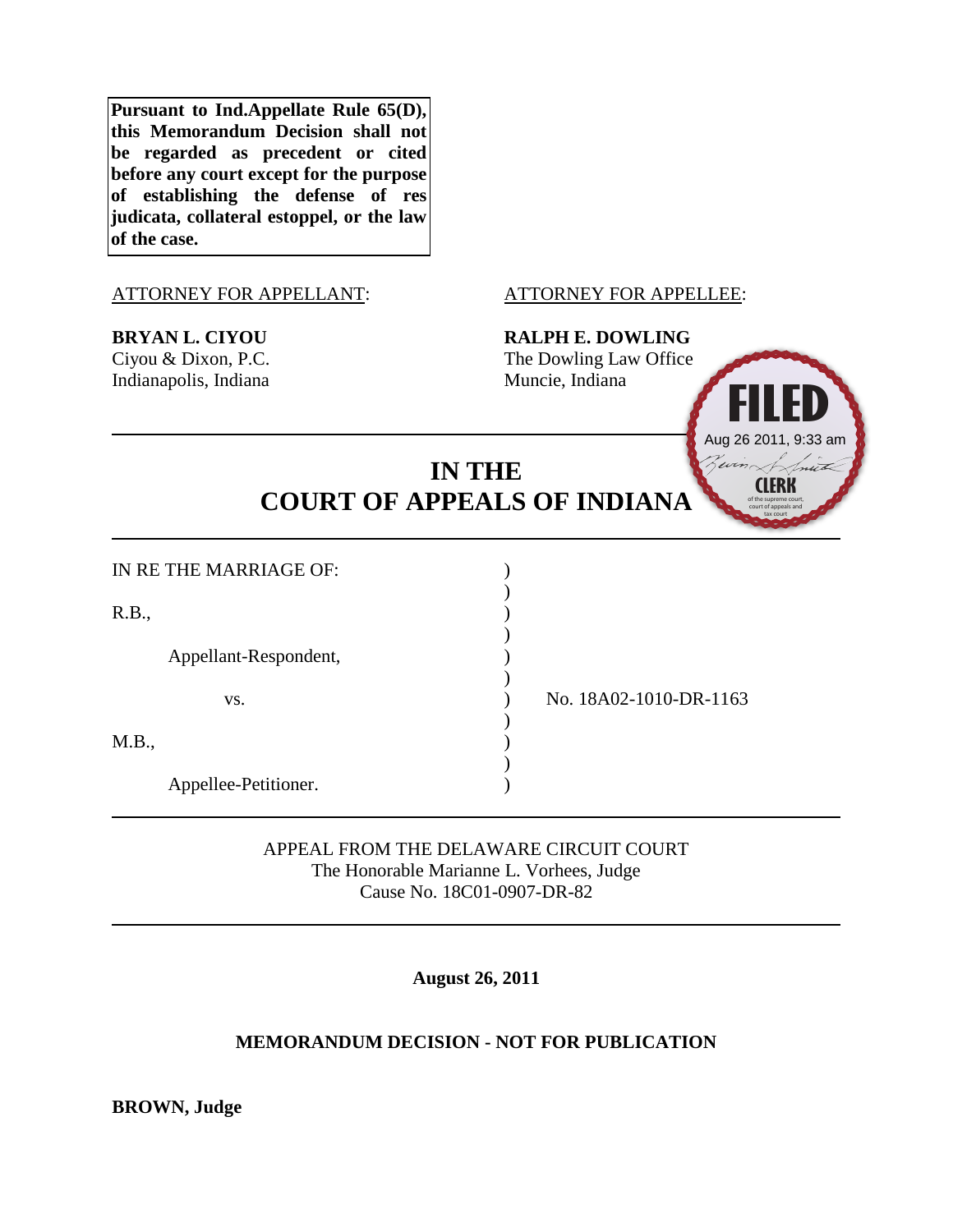R.B. ("Husband") appeals from the trial court's division of marital property and custody determination in the dissolution of his marriage to M.B. ("Wife"). Husband raises three issues, which we revise and restate as:

- I. Whether the trial court's findings and conclusions regarding the custody of B.B. were clearly erroneous;
- II. Whether the trial court's findings and conclusions regarding the division of the marital estate were clearly erroneous; and
- III. Whether the trial court abused its discretion in awarding appellate attorney fees to Wife.

We affirm.

 $\overline{\phantom{a}}$ 

The relevant facts follow. Husband and his brother inherited two farm properties ("the Farm") from their father. In June of 1991, Husband obtained a mortgage and bought his brother's portion of the land, which resulted in Husband's full ownership of the Farm. On July 29, 1991, Husband transferred the Farm into a revocable trust ("the Trust") with the intent to ensure its passage within his family upon his death in accordance with the trust directives.<sup>1</sup>

Husband and Wife were married on November 19, 1992, and they moved into a house on the Farm on March 9, 1996. During their marriage they had one child, B.B. Husband rents the Farm's acreage to other farmers to pay the Farm's mortgage and has done so since he acquired the Farm.

The parties maintained a separate banking account (the "Farm Account") into which the cash rent funds were deposited and from which Farm-related debts including

<sup>&</sup>lt;sup>1</sup> R.B. later amended the Trust to add M.B. as a successor trustee and a conditional beneficiary.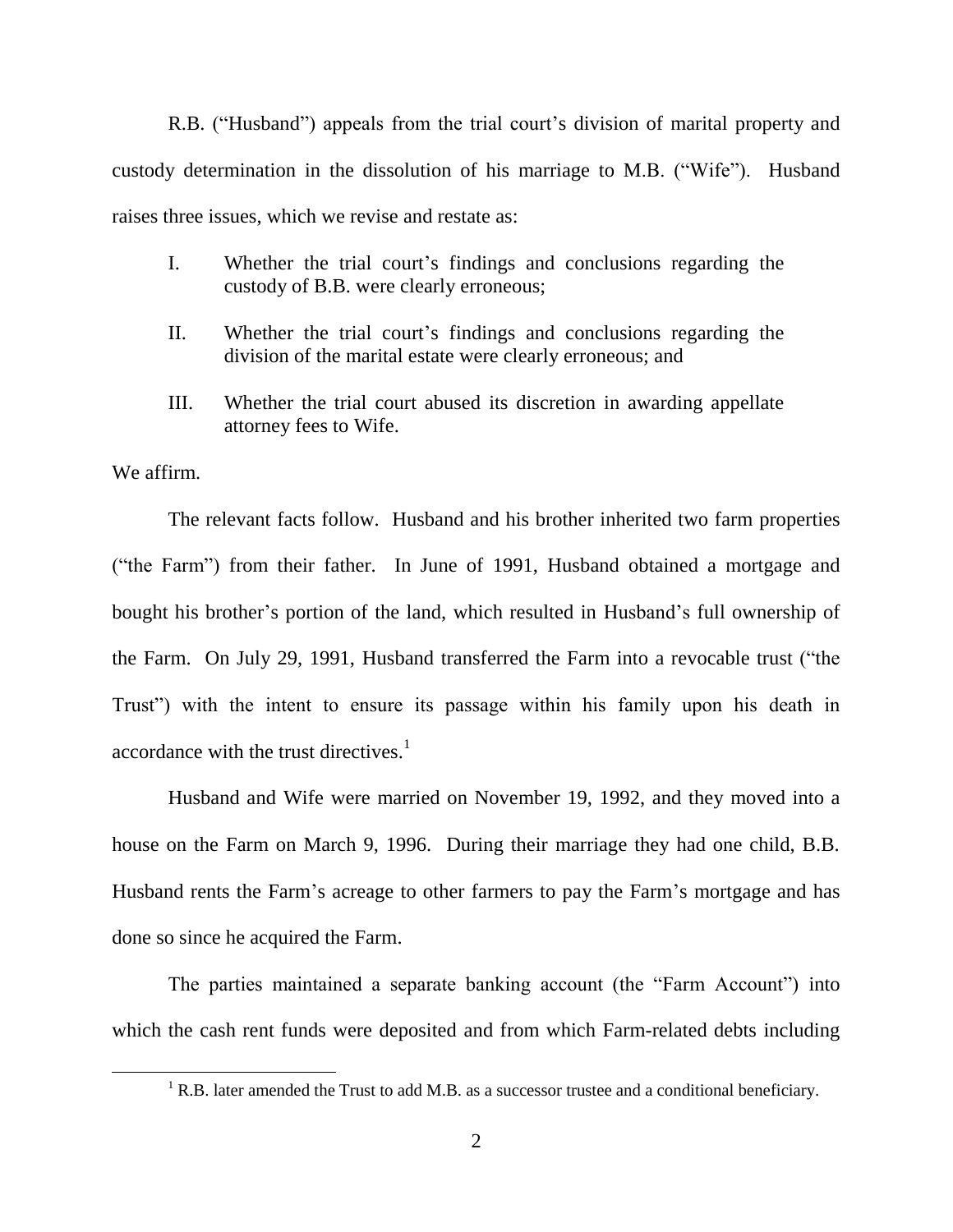the mortgage were paid. The parties also held a separate joint banking account into which the parties' personal income was deposited and from which all bills unrelated to the Farm were paid.On occasion, excess cash from the cash rent contracts was transferred into the parties' joint banking account.

During the marriage, Wife helped Husband do remodeling, painting, and electrical work on the Farm. These improvements were mostly funded by the Farm Account, but at times funds from the parties' joint banking account were used as well. The value of the Farm was estimated to have increased from approximately \$289,700, at the time of the parties' marriage, to a value of \$1,037,000 in 2010, and the Farm was the most significant asset in the marital estate.

On July 20, 2009, Wife filed a petition for dissolution of marriage and a final hearing was held on June 14, 2010 in which the parties' marriage was dissolved but the disputed issues were set off for future hearing. On August 23, 2010, the parties participated in a clinical session conducted by psychologist Dr. Angela D. Lykins, who issued a report containing parenting time recommendations.According to the report, B.B. "continues mostly to hold onto negative views of his father" and "the forced visitation issue would halt future growth for their relationship." Petitioner's Exhibit 1 at 7. Dr. Lykins recommended weekly phone calls and monthly joint counseling sessions for one year between Husband and B.B. to strengthen their relationship because "the idea of forcing [B.B.] to visit his father according to the Indiana Parenting Time Guidelines does not seem to be in [B.B.]'s best interest." Id.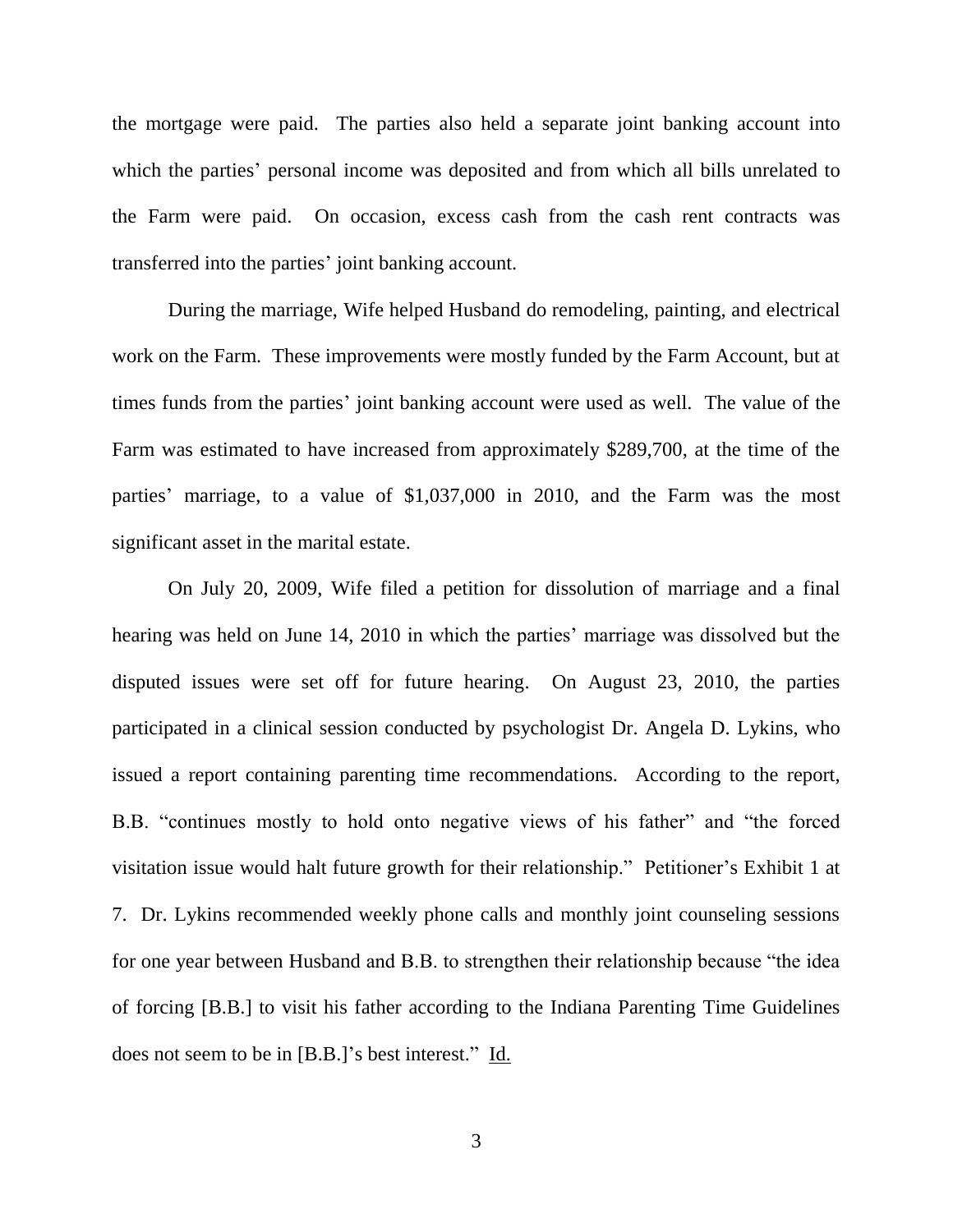The report also stated concerns that the post-separation relationship between Husband and Wife "proves somewhat less than optimal in fostering [B.B.'s] development." Id. To rectify their lack of effective communication, Dr. Lykins recommended the parties attend monthly counseling for a year. The report also included a recommendation to reevaluate parenting time at the completion of the counseling with the progress of each participant being a significant factor in the reevaluation analysis.

On September 7, 2010, the trial court held a hearing on the disputed custody and asset issues. Husband offered testimony that he was in agreement with Wife's testimony as to the custodial arrangements for B.B. Specifically, Husband testified that he agreed with the arrangement that Wife would have legal and physical custody of B.B. subject to his entitlement to information about the education and medical expenses of B.B., that he would not pick up B.B. from school unless there was an emergency requiring him to do so, that his parenting time would be limited to ten-minute weekly phone calls from B.B. on Wednesday nights, and that he agreed to comply with Dr. Lykins's recommendations.

Wife testified that she was responsible for sending out bill payments; however, she had not made payments on her school loans which caused the amount owed to increase to \$95,012 due to late penalties and fees. Husband testified that he was unaware of Wife's school debt before the divorce proceedings.

The court entered findings of fact and conclusions of law on September 30, 2010, pursuant to Husband's request under Ind. Trial Rule 52(A). Parenting time of B.B. was granted consistent with Dr. Lykins's clinical report and recommendations. Wife was held solely responsible for paying her entire student loan balance which constituted the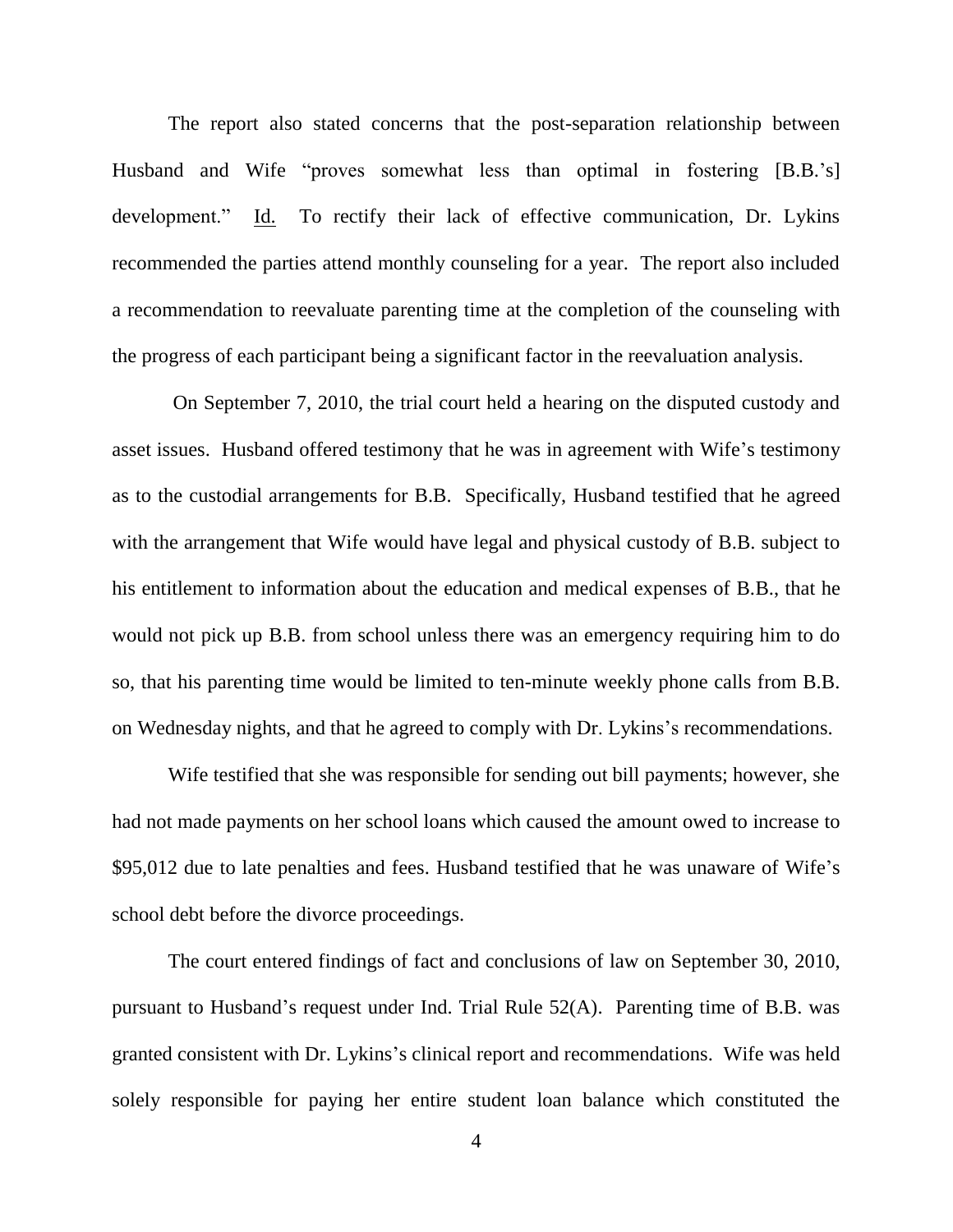majority of her debt in the martial estate valuations.The court noted that Husband "did not protect his interest in [the Farm] by a pre-nuptial agreement," and that it "appreciated by \$747,300.00 during the marriage, and about \$630,000.00 if you factor in the mortgage debt on" the Farm.Appellant's Appendix at 17. The court found that Husband had rebutted the presumption of an equal division because he brought the Farm into the marriage, and ordered a "67%/33%" split in Husband's favor. Id. at 24.This division shared some of the Farm's appreciated value with Wife because the parties had a lengthy marriage which produced a child and also because Husband "did not assist Wife in paying off her student loan debts." Id. Thus, the court found, "It would be grossly unfair for Husband to take virtually all the assets and leave Wife with debt." Id.

In its order, the court assigned assets to Wife totaling \$10,268 and to Husband totaling \$1,066,559, for a total gross estate value of \$1,076,827. The court assigned debts to Wife totaling \$108,663, which consisted mostly of her student loan debt, and to Husband debts totaling \$131,640 for a total marital debt of \$240,303. Thus, the court determined the net estate to be valued at \$836,524. The court therefore awarded thirtythree percent of the net estate, or \$267,053, to Wife and sixty-seven percent, or \$560,471, to Husband and ordered Husband to pay \$374,448 to Wife to effectuate her share of the estate.

On October 28, 2010, Husband filed his notice of appeal. The following day, Wife filed a Motion to Correct Error and a Request for Pre-Appeal Attorney Fees and Costs. On December 29, 2010, this court ordered the consolidation of "all pending matters into [this] instant appeal" and "remanded to the jurisdiction of the trial court for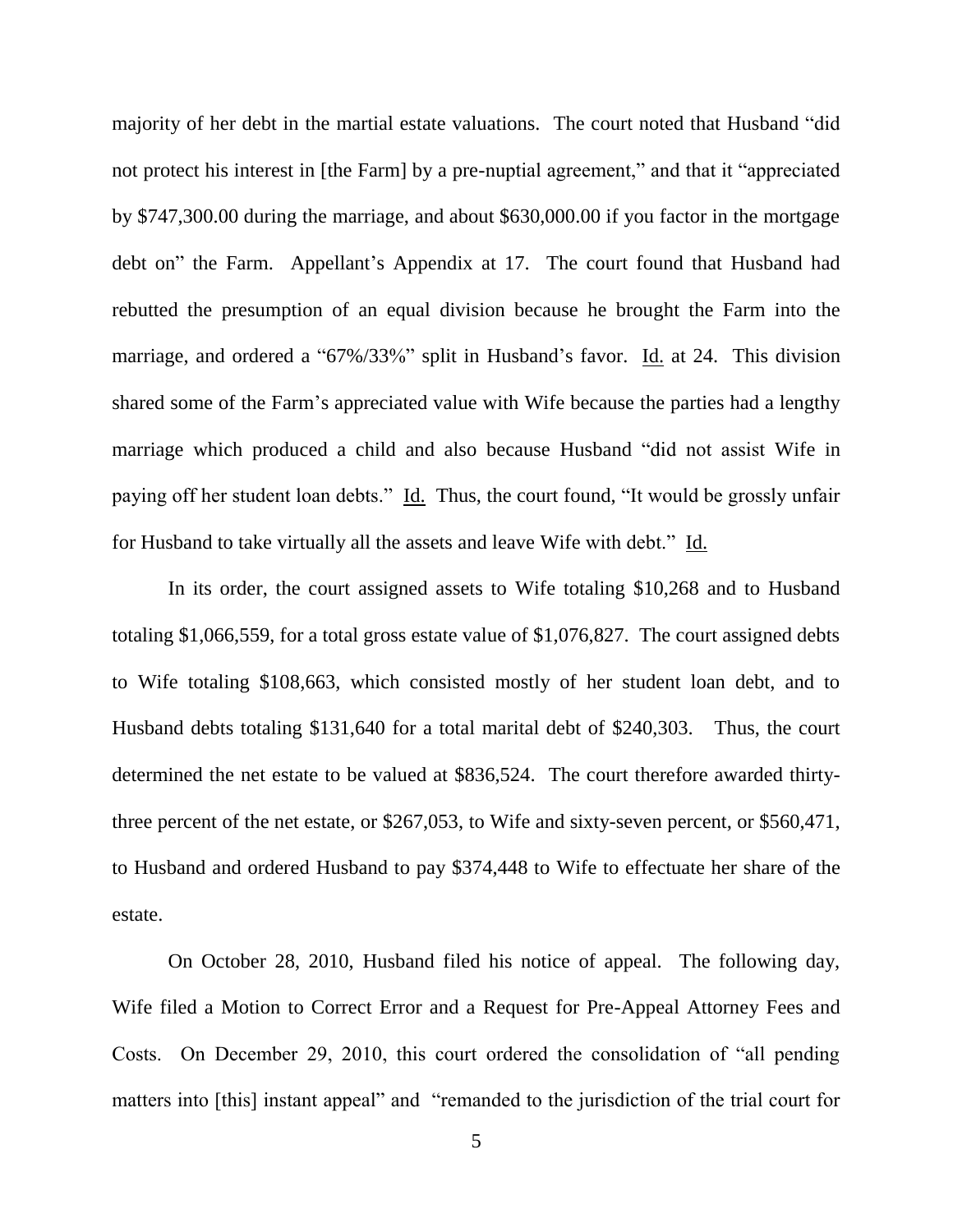the entry of an order on [Wife's] motion to correct error and request for pre-appeal attorney fees . . . ." December 29, 2010 Order. On January 4, 2011, the trial court entered its Order After Remand to Trial Court on Motion to Correct Errors and Request for Pre-Appeal Attorneys Fees (the "Order After Remand") and awarded Wife \$3,500 in appellate attorney fees.

#### I.

The first issue is whether the trial court's findings and conclusions regarding the custody of B.B. were clearly erroneous. Generally, when, as here, a trial court enters findings of fact and conclusions thereon pursuant to Ind. Trial Rule 52(A), we apply a two-tiered standard of review; first we determine whether the evidence supports the findings, and second, whether the findings support the judgment. Davis v. Davis, 889 N.E.2d 374, 379 (Ind. Ct. App. 2008). We may not set aside the findings or judgment unless they are clearly erroneous. Menard, Inc. v. Dage–MTI, Inc., 726 N.E.2d 1206, 1210 (Ind. 2000), reh'g denied. Findings are clearly erroneous only when the record contains no facts to support them either directly or by inference. Quillen v. Quillen, 671 N.E.2d 98, 102 (Ind. 1996). We give due regard to the trial court's ability to assess the credibility of witnesses. Menard, 726 N.E.2d at 1210. While we defer substantially to findings of fact, we do not do so to conclusions of law. Id.We do not reweigh the evidence; rather we consider the evidence most favorable to the judgment with all reasonable inferences drawn in favor of the judgment. Yoon v. Yoon, 711 N.E.2d 1265, 1268 (Ind. 1999).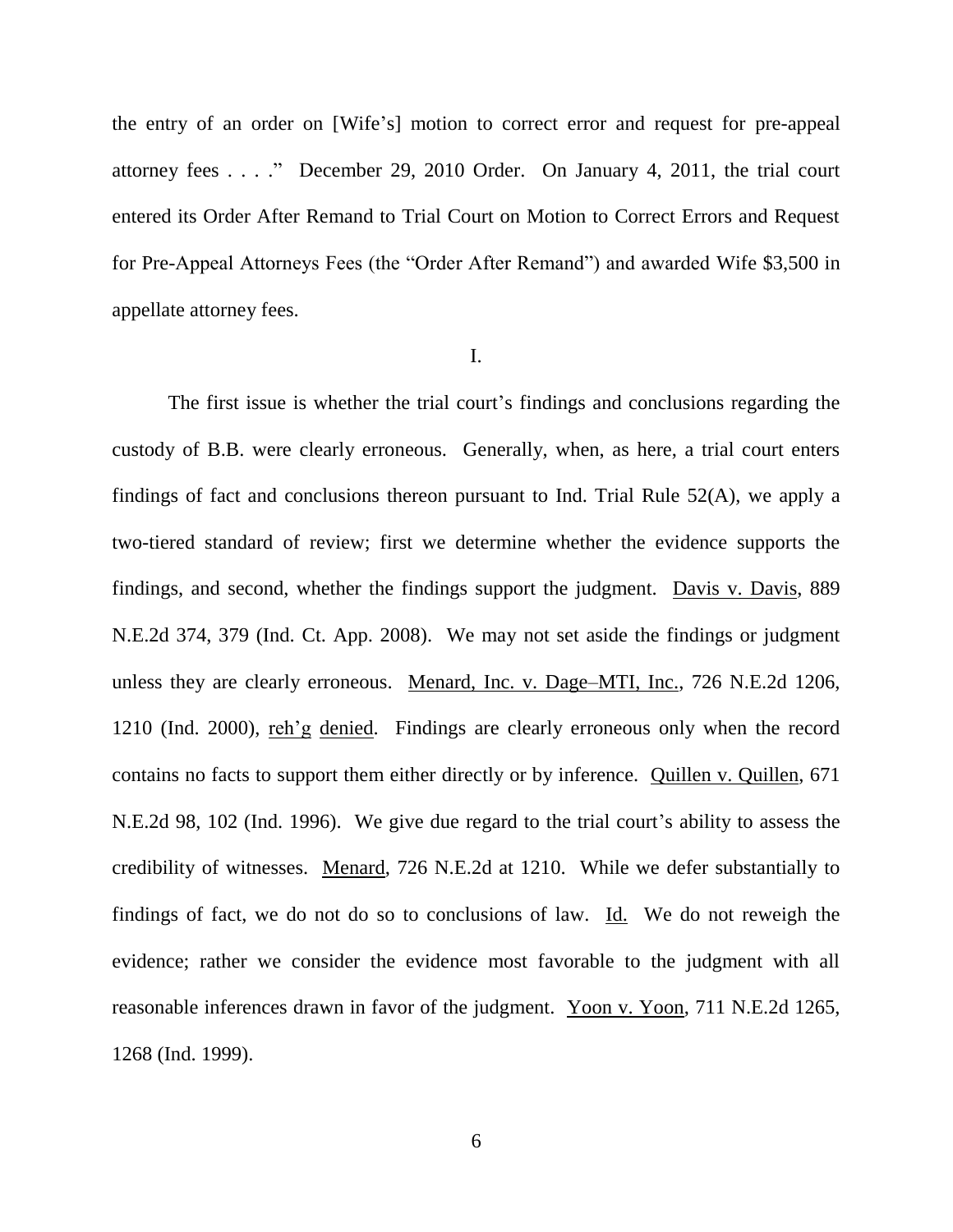Also, a trial court's custody determination is afforded considerable deference as it is the trial court that sees the parties, observes their conduct and demeanor and hears their testimony. Kondamuri v. Kondamuri, 852 N.E.2d 939, 945-946 (Ind. Ct. App. 2006). Thus, on review, we will not reweigh the evidence, judge the credibility of witnesses or substitute our judgment for that of the trial court. Id. at 946. We will reverse the trial court's custody determination only if it is clearly against the logic and effect of the facts and circumstances or the reasonable inferences drawn therefrom. Id.

Husband argues that he is entitled to parenting time with B.B., which was not given to him by the trial court. He also argues that the "trial court impermissibly delegated to Dr. Lykins the ability to determine parenting time." Appellant's Brief at 14. Husband further contends that the lack of parenting time interferes with his fundamental right to rear B.B.

However, we find that Husband failed to previously raise these arguments and testified at the hearing that he agreed to all of the parenting time terms. Specifically, at the September 7, 2010 hearing, the following colloquy occurred:

| [Husband's Counsel]: | With regard to your son, [B.B.], what [Wife]      |
|----------------------|---------------------------------------------------|
|                      | has testified to, and I want to make sure this is |
|                      | your agreement as well, is that she will have –   |
|                      | she'll have physical and legal custody of your    |
|                      | son, subject to you being entitled to have        |
|                      | information about his education and his medical   |
|                      | expenses, is that correct?                        |
|                      |                                                   |

[Husband]: Yes.

[Husband's Counsel]: Okay. That you're not going to go pick him up from school unless called on an emergency basis by the school to do so?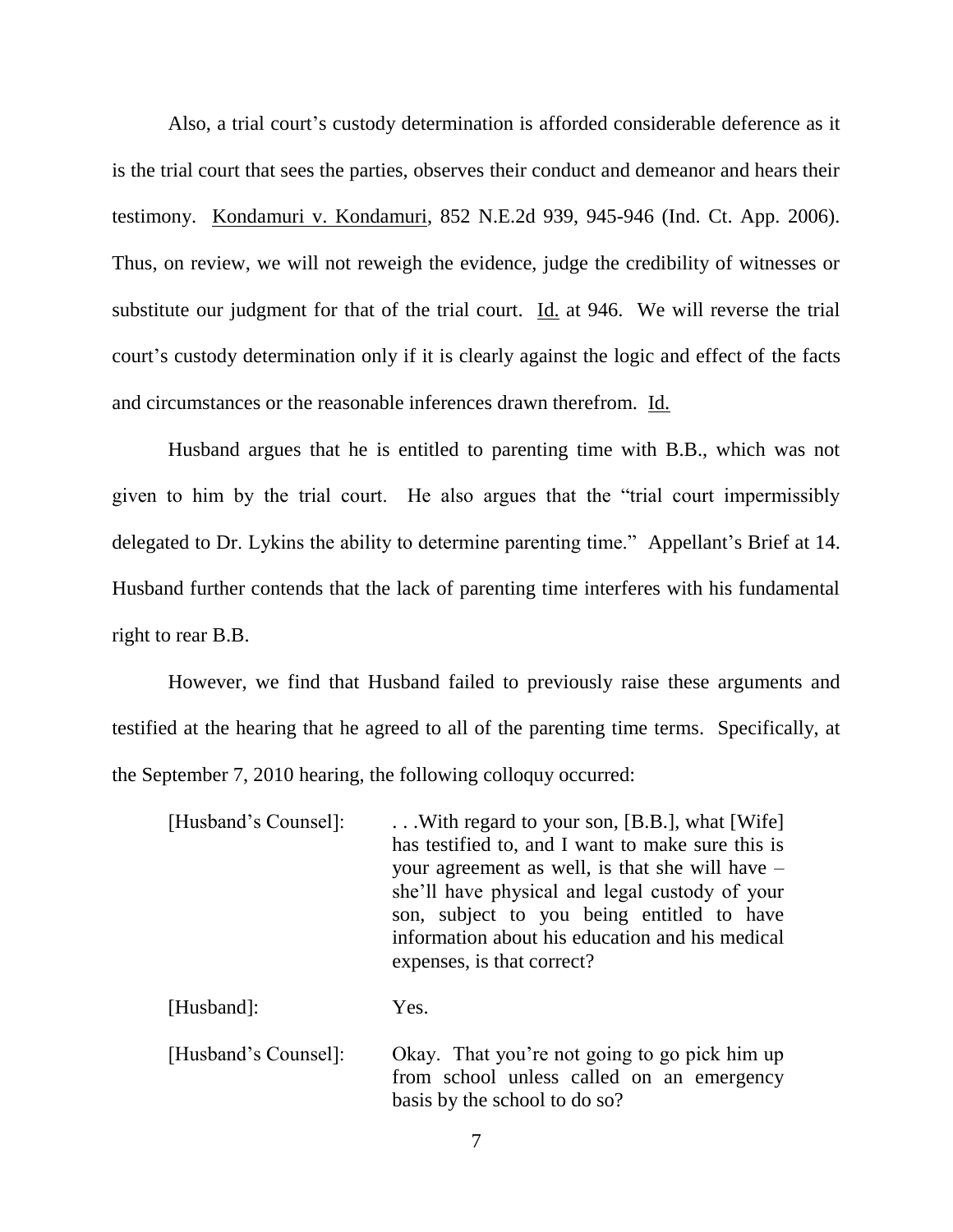| [Husband]:           | Yes.                                                                                                                              |
|----------------------|-----------------------------------------------------------------------------------------------------------------------------------|
| [Husband's Counsel]: | That you're going to have telephone contact<br>with him every Wednesday at 9:00 p.m. for a<br>ten $(10)$ minute phone call?       |
| [Husband]:           | Yes.                                                                                                                              |
| [Husband's Counsel]: | And [B.B.]'s going to call you for that phone<br>call?                                                                            |
| [Husband]            | Yes.                                                                                                                              |
|                      | * * * * *                                                                                                                         |
| [Husband's Counsel]: | Now you also have had an opportunity to<br>review Dr. Lykins's report?                                                            |
| [Husband]:           | Yes.                                                                                                                              |
| [Husband's Counsel]: | And you're willing to comply with her<br>recommendations?                                                                         |
| [Husband]:           | Yes.                                                                                                                              |
| [Husband's Counsel]: | And you're agreeing that you and [B.B.] would<br>have one $(1)$ session per month for twelve $(12)$<br>months?                    |
| [Husband]:           | Yes.                                                                                                                              |
| [Husband's Counsel]: | And that you and [Wife] would have one (1)<br>session for twelve (12) months to try and work<br>on your communication as parents? |
| [Husband]:           | Yes.                                                                                                                              |

Transcript at 68-69.

Thus, Husband agreed to terms regarding parenting time that were consistent with Dr. Lykins's report. Husband also agreed to further recommendations regarding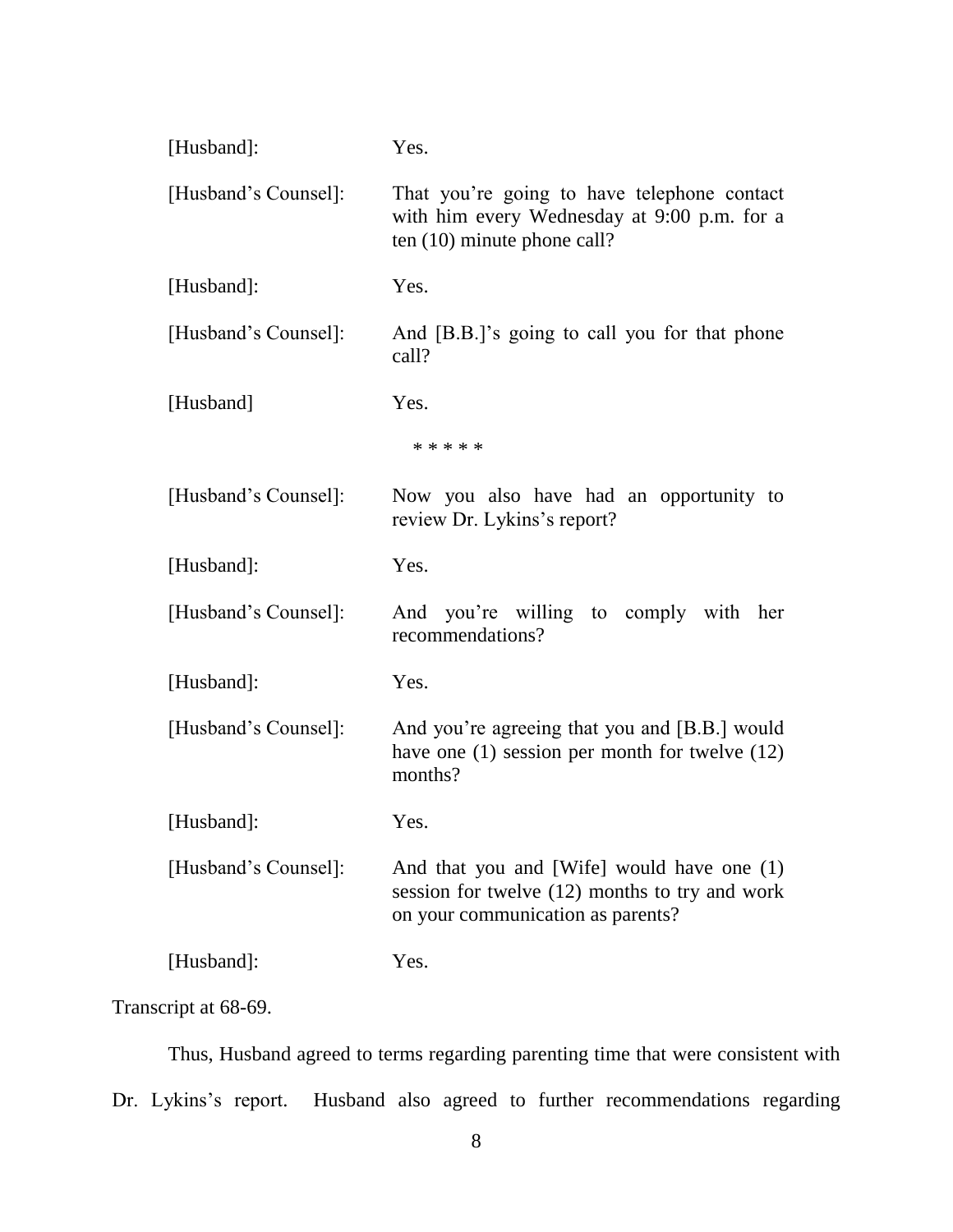parenting time and custody issues at the conclusion of the recommended counseling. Specifically, when asked if Husband agreed that, after twelve months of counseling, Dr. Murray could "make further recommendations on what should happen going forward," Husband replied: "Yes." Id. at 72-73.

We conclude that Husband has waived his ability to challenge on appeal the court's findings and conclusions regarding his parenting time of B.B. because he did not raise his arguments before the trial court. See, e.g., M.S. v. C.S., 938 N.E.2d 278, 285 (Ind. Ct. App. 2010) (finding waiver of appellant's claim of entitlement to parenting time as child's legal parent because of her failure to raise the argument before the trial court).

### II.

The next issue is whether the trial court's findings and conclusions regarding the division of the marital estate were clearly erroneous. As noted above, here the court entered findings and conclusions, and we therefore review the court's findings and conclusions pursuant to our two-tiered standard of review. Davis, 889 N.E.2d at 379. First, we determine whether the evidence supports the findings, and second, whether the findings support the judgment. Id. We may not set aside the findings or judgment unless they are clearly erroneous. Menard, 726 N.E.2d at 1210.

Ind. Code § 31-15-7-4 governs the division of property in dissolution actions and requires that the trial court "divide the property in a just and reasonable manner." Ind. Code § 31-15-7-4(b). The court shall presume that an equal division of marital property between the parties is just and reasonable, and the trial court may deviate from an equal division only when that presumption is rebutted. Ind. Code § 31-15-7-5. The trial court's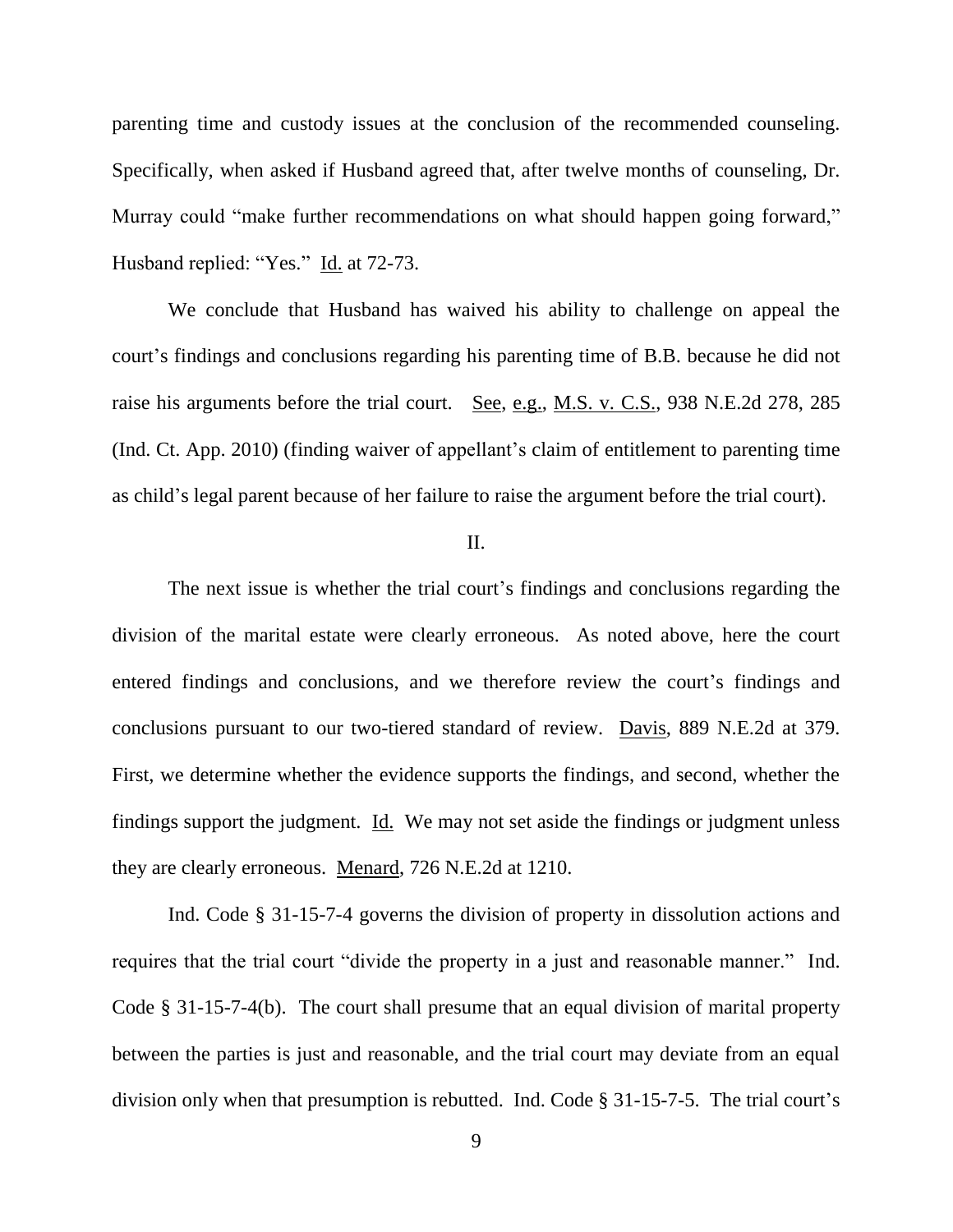division of marital property is "highly fact sensitive and is subject to an abuse of discretion standard." Fobar v. Vonderahe, 771 N.E.2d 57, 59 (Ind. 2002). Also, a trial court's discretion in dividing marital property is to be reviewed by considering the division as a whole, not item by item. Id. We "will not weigh evidence, but will consider the evidence in a light most favorable to the judgment." Id. A trial court may deviate from an equal division so long as it sets forth a rational basis for its decision. Hacker v. Hacker, 659 N.E.2d 1104, 1109 (Ind. Ct. App. 1995).

It is well-established that all marital property goes into the marital pot for division, whether it was owned by either spouse before the marriage, acquired by either spouse after the marriage and before final separation of the parties, or acquired by their joint efforts. Ind. Code § 31-15-7-4(a); Beard v. Beard, 758 N.E.2d 1019, 1025 (Ind. Ct. App. 2001), trans. denied. This "one-pot" theory ensures that all assets are subject to the trial court's power to divide and award. Thompson v. Thompson, 811 N.E.2d 888, 914 (Ind. Ct. App. 2004), reh'g denied, trans. denied. Marital property also includes both assets and liabilities. Capehart v. Capehart, 705 N.E.2d 533, 536 (Ind. Ct. App. 1999), reh'g denied, trans. denied. The trial court has no authority to exclude or set aside marital property but must divide all property. Moore v. Moore, 695 N.E.2d 1004, 1010 (Ind. Ct. App. 1998).

Here, Husband does not contest the court's determination of the assets, liabilities, and their respective values. His challenge instead centers on the court's division of the marital estate. Husband argues that: (A) the court erred in calculating Wife's thirty-three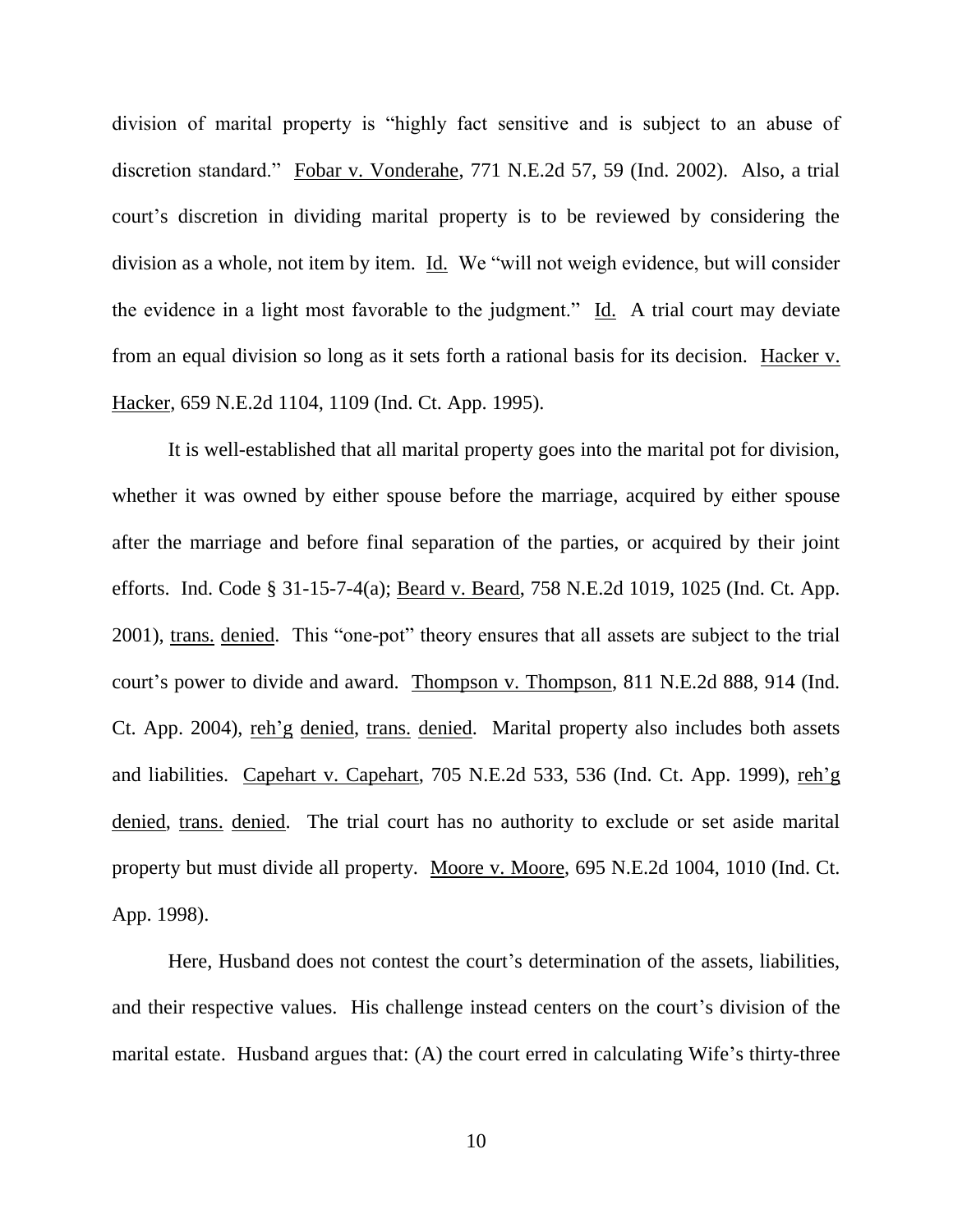percent share; and (B) the court's division was unjust and unreasonable. We address each of Husband's arguments separately.

#### A. The Trial Court's Calculations

l

First, Husband contends that the court erred in calculating Wife's thirty-three percent share when it added \$98,395 to \$276,053, which is equal to thirty-three percent of the net estate, for a total payment to Wife equaling \$374,448. Wife opposes Husband's interpretation of the court's values used in its order, noting that his argument "simply defies understanding in the context of this case" and that "the math is proper." Appellee's Brief at 13-14.

In its order, the court assigned assets to Wife totaling \$10,268 and to Husband totaling \$1,066,559, for a total gross estate value of \$1,076,827. The court assigned debts to Wife totaling \$108,663, which consisted mostly of her student loan debt, and to Husband totaling \$131,640. Thus, the parties incurred a marital debt totaling \$240,303. The court then calculated the net estate, valued at \$836,524, by subtracting the marital debt from the gross estate. As noted above, the court assigned sixty-seven percent, or \$560,471, of the net estate to Husband and thirty-three percent, or \$276,053, to Wife. In order to effectuate Wife's net thirty-three percent of the marital estate, Husband was ordered to pay over a total of \$374,448 to Wife. $^2$  Husband's required payment to Wife of \$374,448 is necessary in ensuring that both parties receive their respective share of the net marital estate. We find no error in the court's calculations.

<sup>&</sup>lt;sup>2</sup> This amount was calculated by adding \$276,053 (the amount the court determined to be Wife's net estate) and \$108,663 (the value of debt the court assigned to Wife), and then subtracting \$10,268 (the value of the assets assigned to Wife). After Husband pays Wife the sum of \$374,448, he will be left with \$692,111 in assets and a net estate of \$560,471 after subtracting his debt of \$131,640.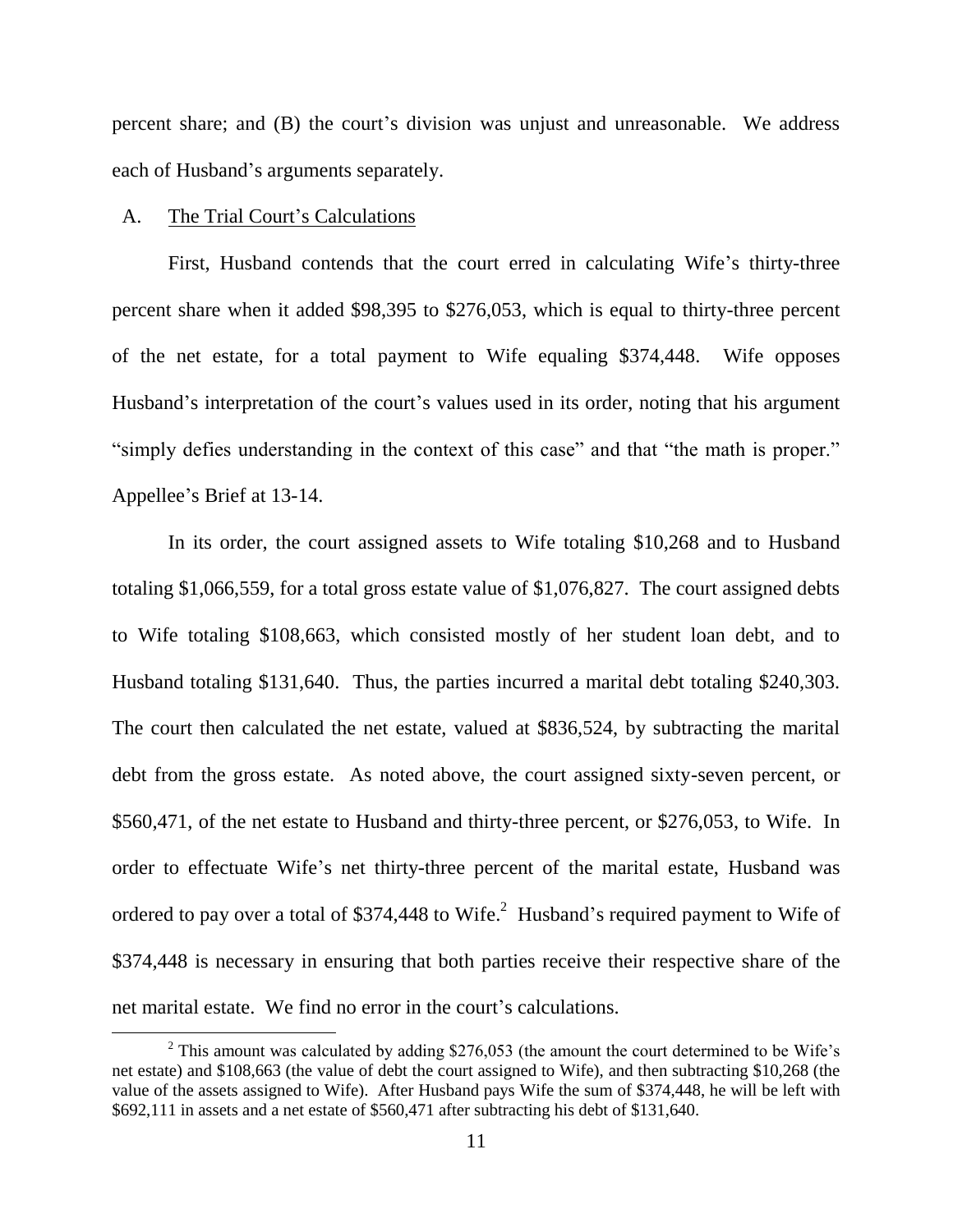#### B. Division of the Marital Estate

Next, Husband argues that "the trial court created an unfair and unjust division by including a percentage of (the purported increase in value) the farm in [the] division [of assets]." Appellant's Brief at 8. Husband argues that the Farm should not be included in the net marital estate valuations because it was acquired before the parties were married. Again, "the court found that Husband had rebutted the presumption of an equal division because he brought the Farm into the marriage," and ordered a 67/33 percent split in Husband's favor. Appellant's Appendix at 24.

Ind. Code § 31-15-7-5 provides:

The court shall presume that an equal division of the marital property between the parties is just and reasonable. However, this presumption may be rebutted by a party who presents relevant evidence, including evidence concerning the following factors, that an equal division would not be just and reasonable:

- (1) The contribution of each spouse to the acquisition of the property, regardless of whether the contribution was income producing.
- (2) The extent to which the property was acquired by each spouse:
	- (A) before the marriage; or
	- (B) through inheritance or gift.
- (3) The economic circumstances of each spouse at the time the disposition of the property is to become effective, including the desirability of awarding the family residence or the right to dwell in the family residence for such periods as the court considers just to the spouse having custody of any children.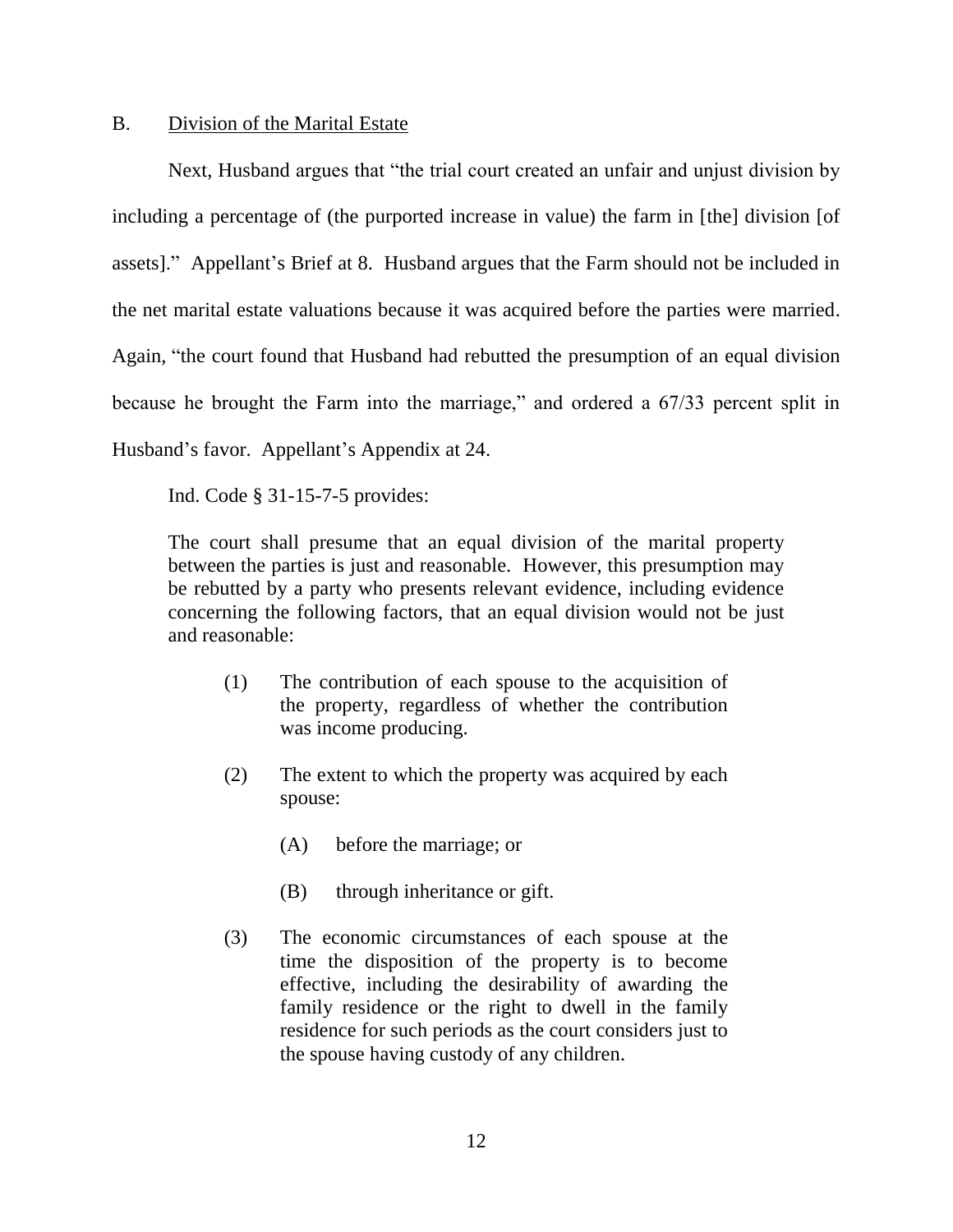- (4) The conduct of the parties during the marriage as related to the disposition or dissipation of their property.
- (5) The earnings or earning ability of the parties as related to:
	- (A) a final division of property; and
	- (B) a final determination of the property rights of the parties.

In its order, specifically Finding 41, the court entered detailed findings regarding each factor. In determining that Husband rebutted the presumption of an equal distribution of the marital estate and finding a 67/33 percent split appropriate, the court found that the first factor was "the strongest factor in this case." Id. The court reasoned:

Although Husband initially acquired the property through inheritance and bought his brother out before the marriage, the real estate appreciated by over \$700,000 during the marriage. Wife and Husband both worked and contributed income to the household; they have a child together; this is a long-term marriage. Wife should take some share in the real estate's appreciated value, especially considering that Husband did not assist Wife in paying off her student loan debt. It would be grossly unfair for Husband to take virtually all the assets and leave Wife with debt.

Id.

The court also found that the second factor strongly favored Husband because half of the Farm was acquired through inheritance and the other half was purchased from his brother before marriage. The court determined that the third factor favored Wife, who unlike Husband, lacks any means to earn extra income and has garnishments against her income for student loan debt. The court found that the fourth factor was not applicable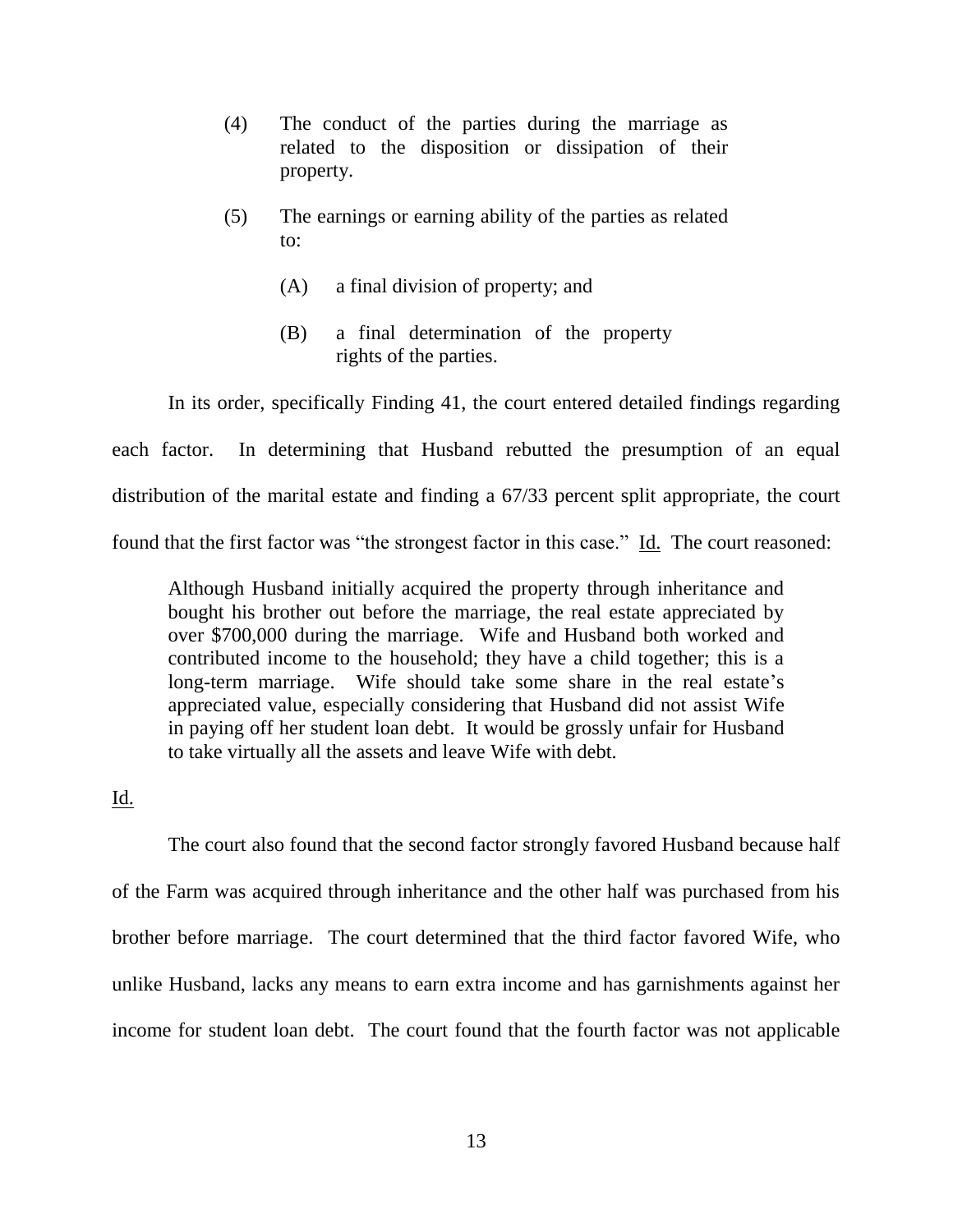and that the fifth factor did not favor either party because "each party has relatively equal earning ability."Id.

The resulting division of property is not clearly against the logic and effect of the facts and circumstances. We conclude that the trial court's findings and conclusions which included the Farm in the net marital estate valuations and awarded sixty-seven percent of the total marital estate to Husband and thirty-three percent to Wife were not clearly erroneous.

#### III.

The next issue is whether the trial court abused its discretion in awarding appellate attorney fees to Wife in its Order After Remand. Husband argues that the trial court abused its discretion in awarding Wife \$3,500 in appellate attorney fees, which he cannot afford. He contends that the trial court is "undoing the division [of the marital estate] now on appeal" by relying on the finding that Husband has \$9,000 in cash because he will be required to use some of these funds to pay attorney fees to Wife. Appellant's Brief at 22. Husband also argues that Wife could have decided not to file a brief "if she is confident there are no reversible errors."  $\underline{Id}$  at 23. Wife argues that "the trial court properly considered [the parties'] very different financial resources." Appellee's Brief at 24.

Ind. Code § 31-15-10-1 provides that a trial court may order a party to pay a reasonable amount to the other party for the cost of maintaining or defending any dissolution action and for attorney fees in such proceedings. We review a trial court's award of attorney fees in connection with a dissolution decree for an abuse of discretion.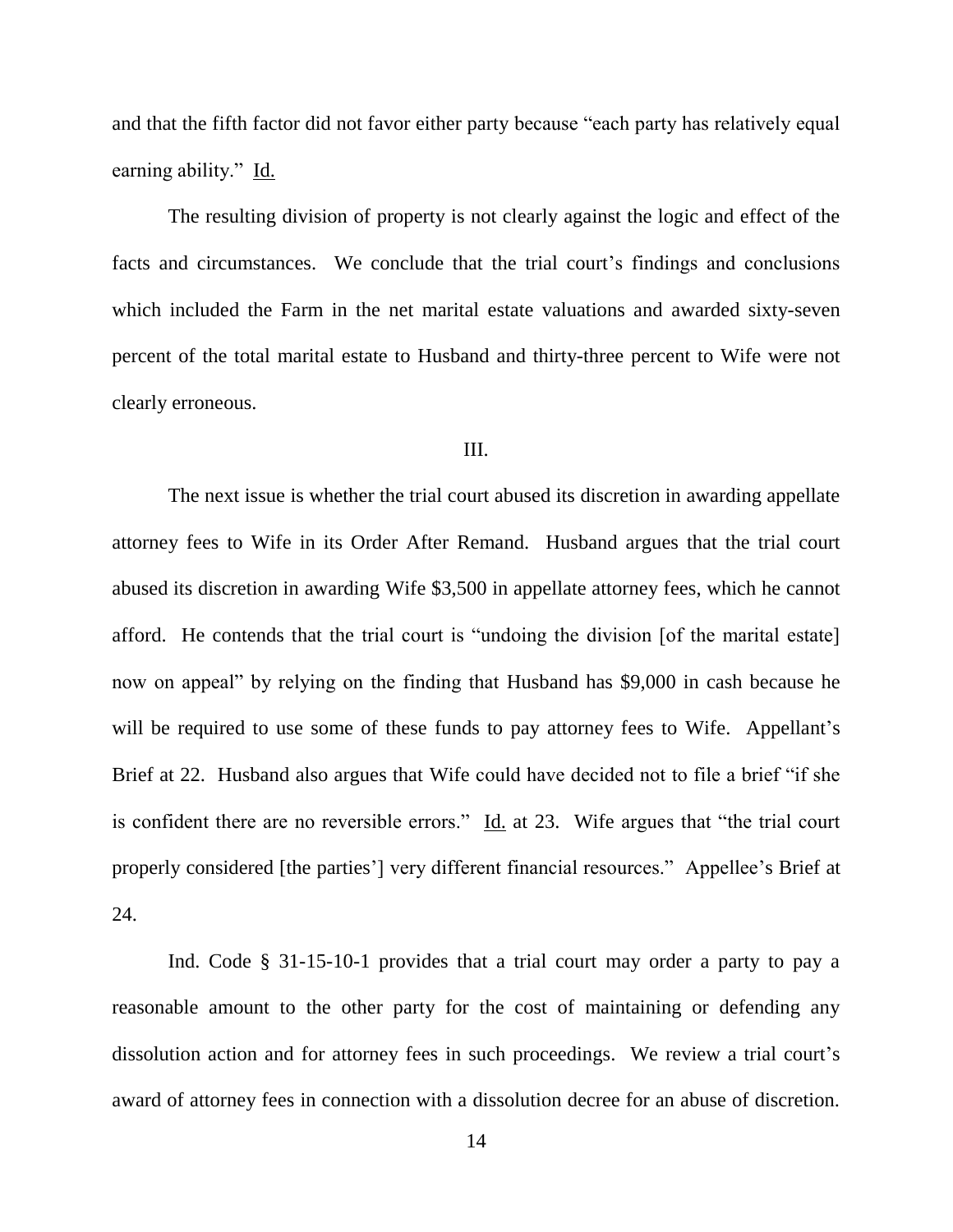Hartley v. Hartley, 862 N.E.2d 274, 286 (Ind. Ct. App. 2007). The trial court abuses its discretion if its decision is clearly against the logic and effect of the facts and circumstances before it. Id. (citing McCullough v. Archbold Ladder Co., 605 N.E.2d 175, 180 (Ind. 1993)).

When making such an award, the trial court must consider the resources of the parties, their economic condition, the ability of the parties to engage in gainful employment and to earn adequate income, and other factors that bear on the reasonableness of the award. Id. Consideration of these factors promotes the legislative purpose behind the award of attorney fees, which is to insure that a party in a dissolution proceeding, who would not otherwise be able to afford an attorney, is able to have representation. Id. at 286-287. "When one party is in a superior position to pay fees over the other party, an award of attorney fees is proper." Id. at 287 (quoting Ratliff v. Ratliff, 804 N.E.2d 237, 249 (Ind. Ct. App. 2004)). The trial court need not, however, give reasons for its determination. Id.

Here, as noted by the trial court, Husband "owns real estate with an appraised value of over \$1,000,000" and "has almost \$9,000 in cash accounts," unlike Wife who "has little to no available cash." Appellant's Appendix at 30. Although each of the parties have equal financial earning ability, Wife's paychecks are being garnished for her student loan debt, making her income lower than Husband's. Wife also does not possess assets, such as the Farm, which can be used to produce additional income. We conclude that the trial court's decision to award Wife attorney fees was not an abuse of discretion. See Hartley, 862 N.E.2d at 287 (Finding no abuse of discretion in not awarding attorney